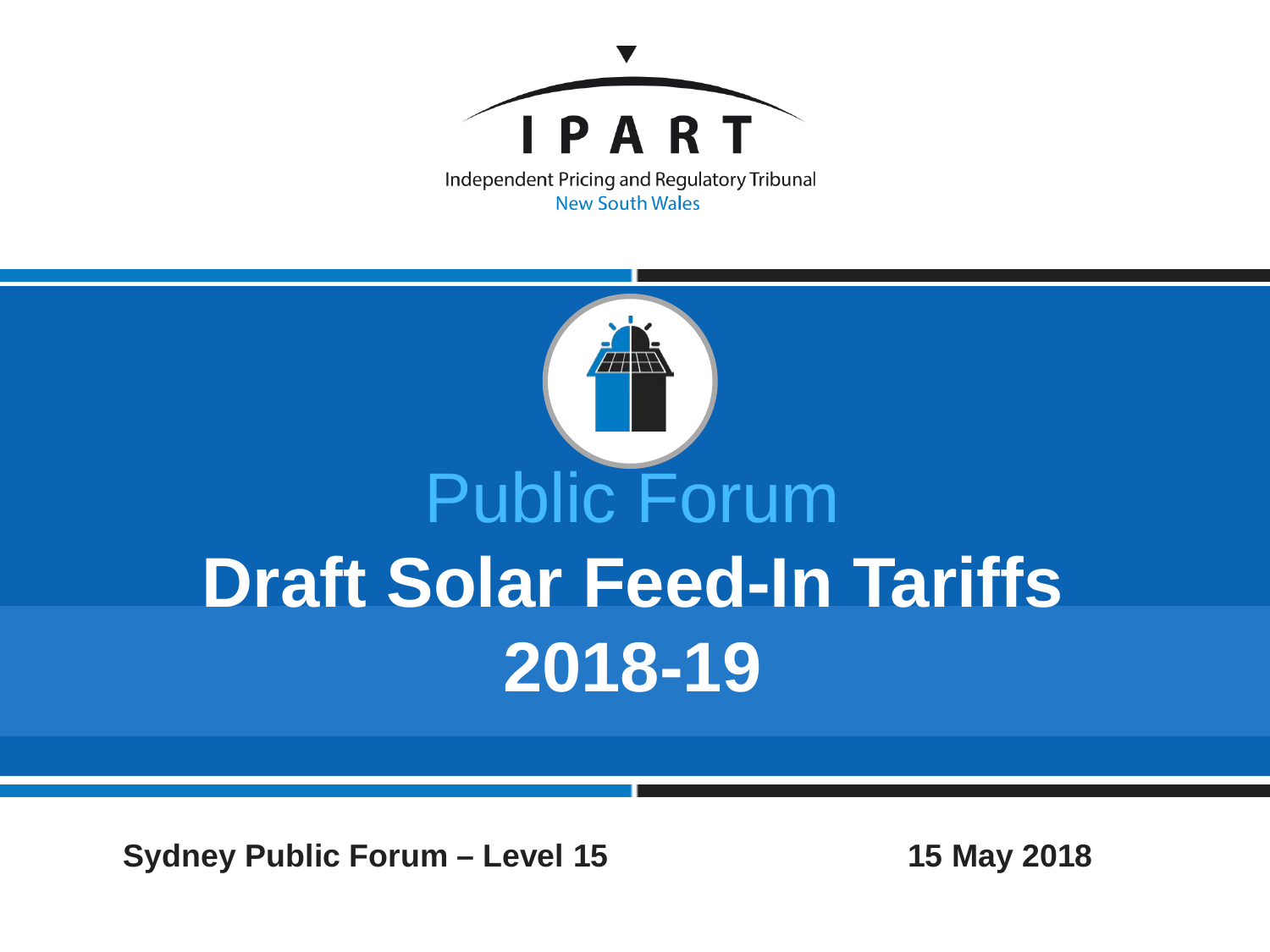The Government has asked us to set benchmarks **each year**



NSW Electricity Retailers can choose whether or not to offer solar feed-in tariffs

To help guide retailers and customers, IPART annually recommends a benchmark

**Our draft all-day feedin benchmark is 7.5 c/kwh**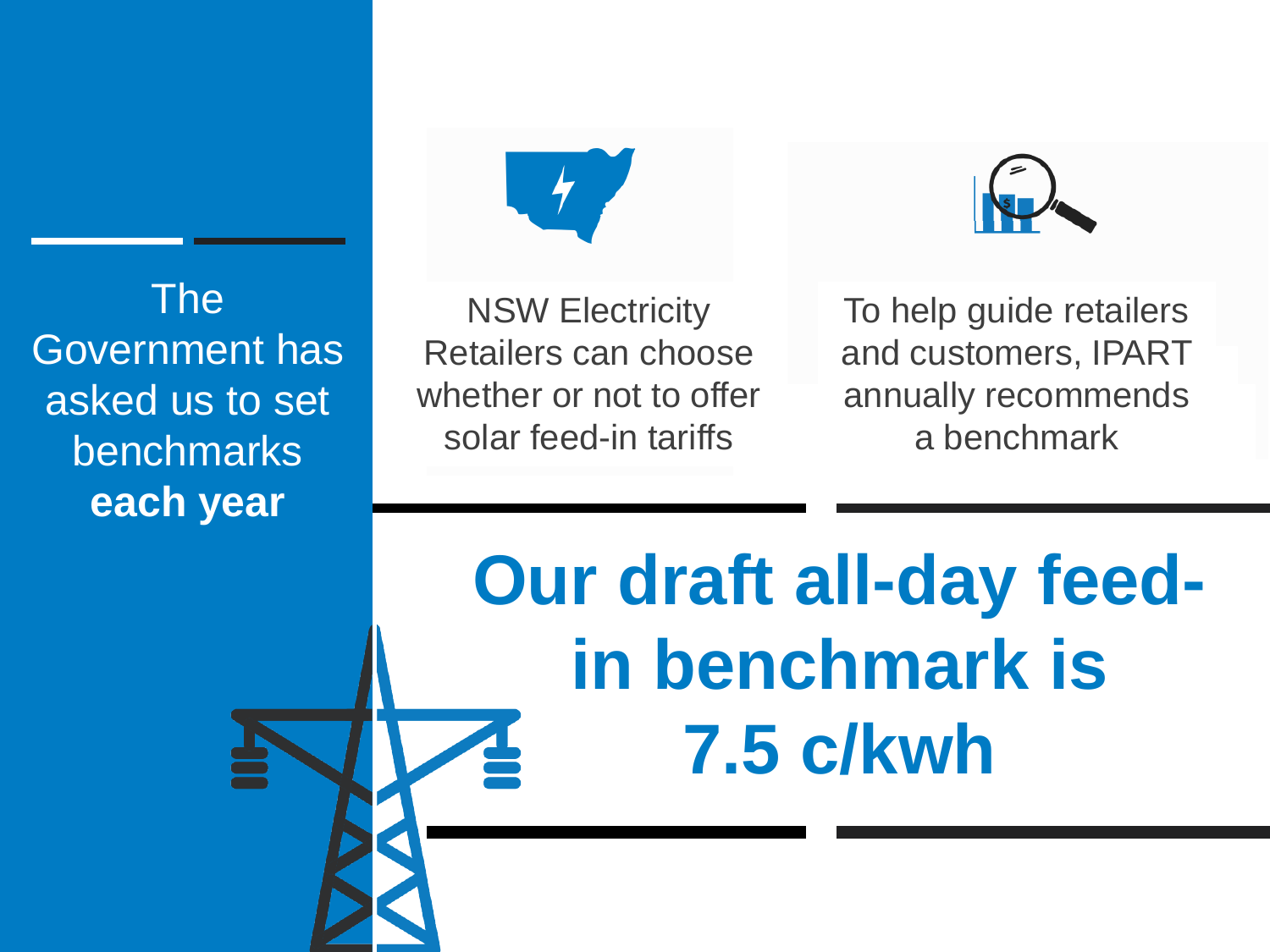

Our benchmarks are based on **what retailers would pay** to purchase electricity from the NEM

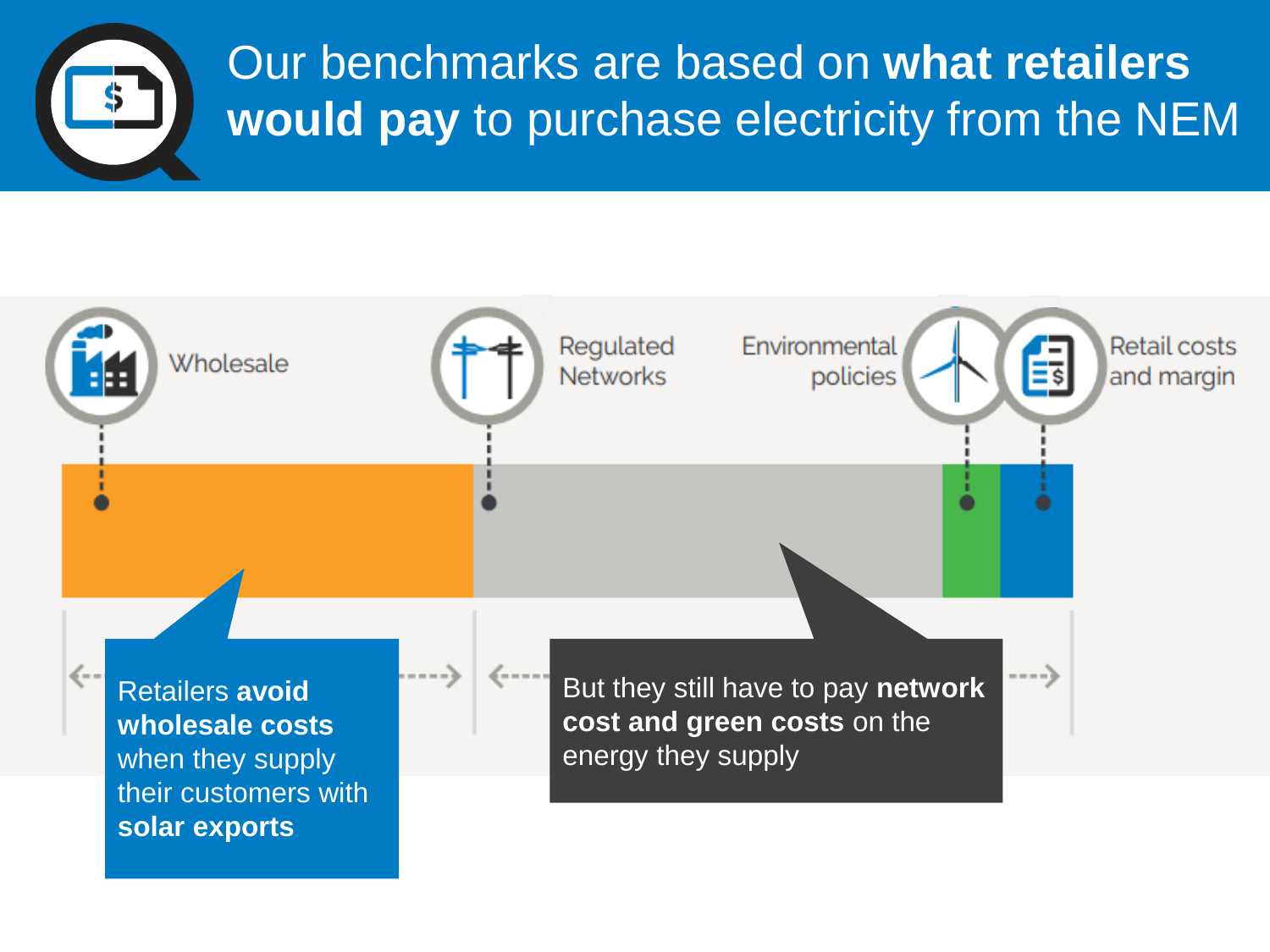is lower than last year mainly due to a **lower forecast wholesale price**



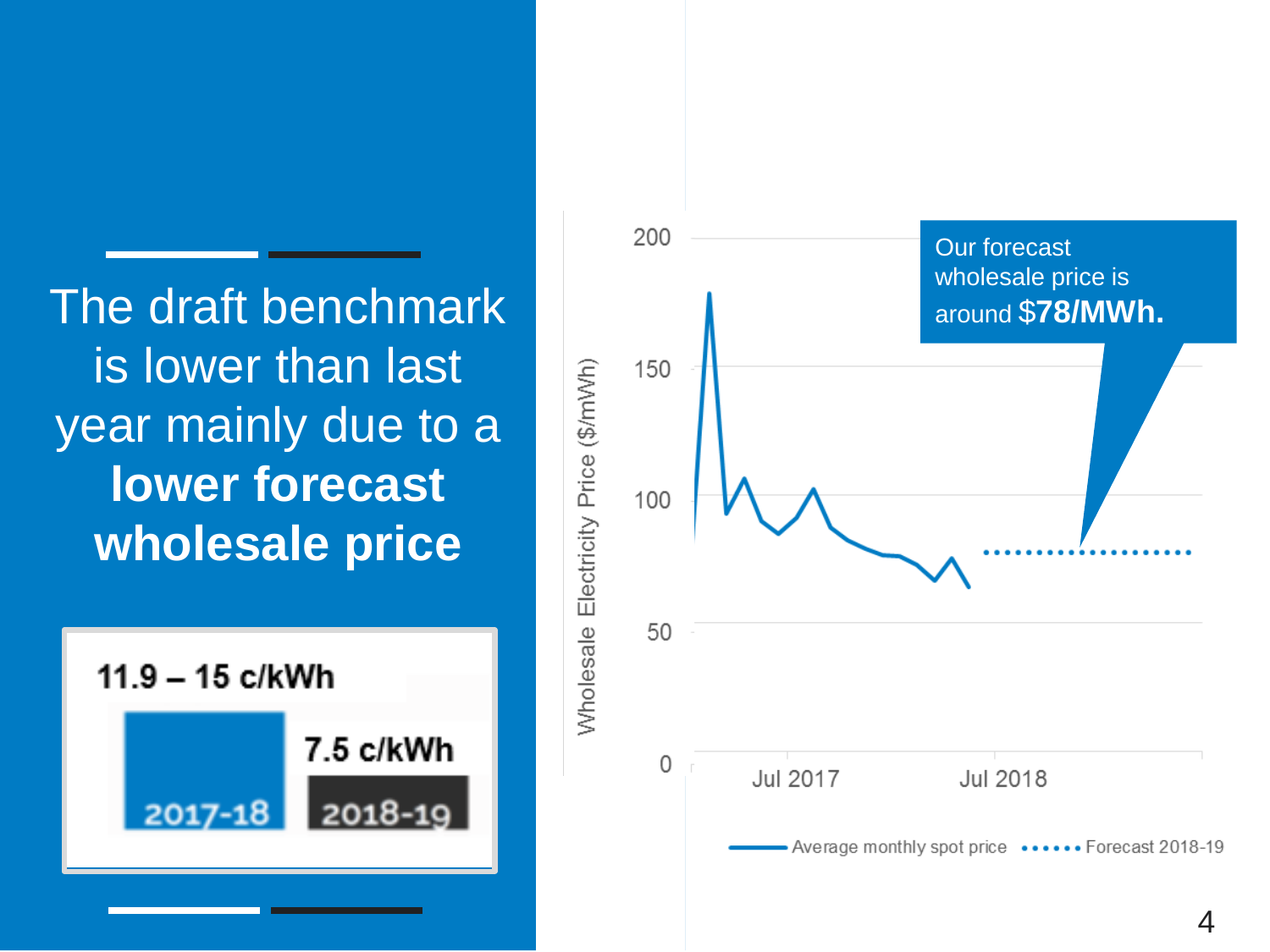# But forecast wholesale prices are **still above the medium-term average**

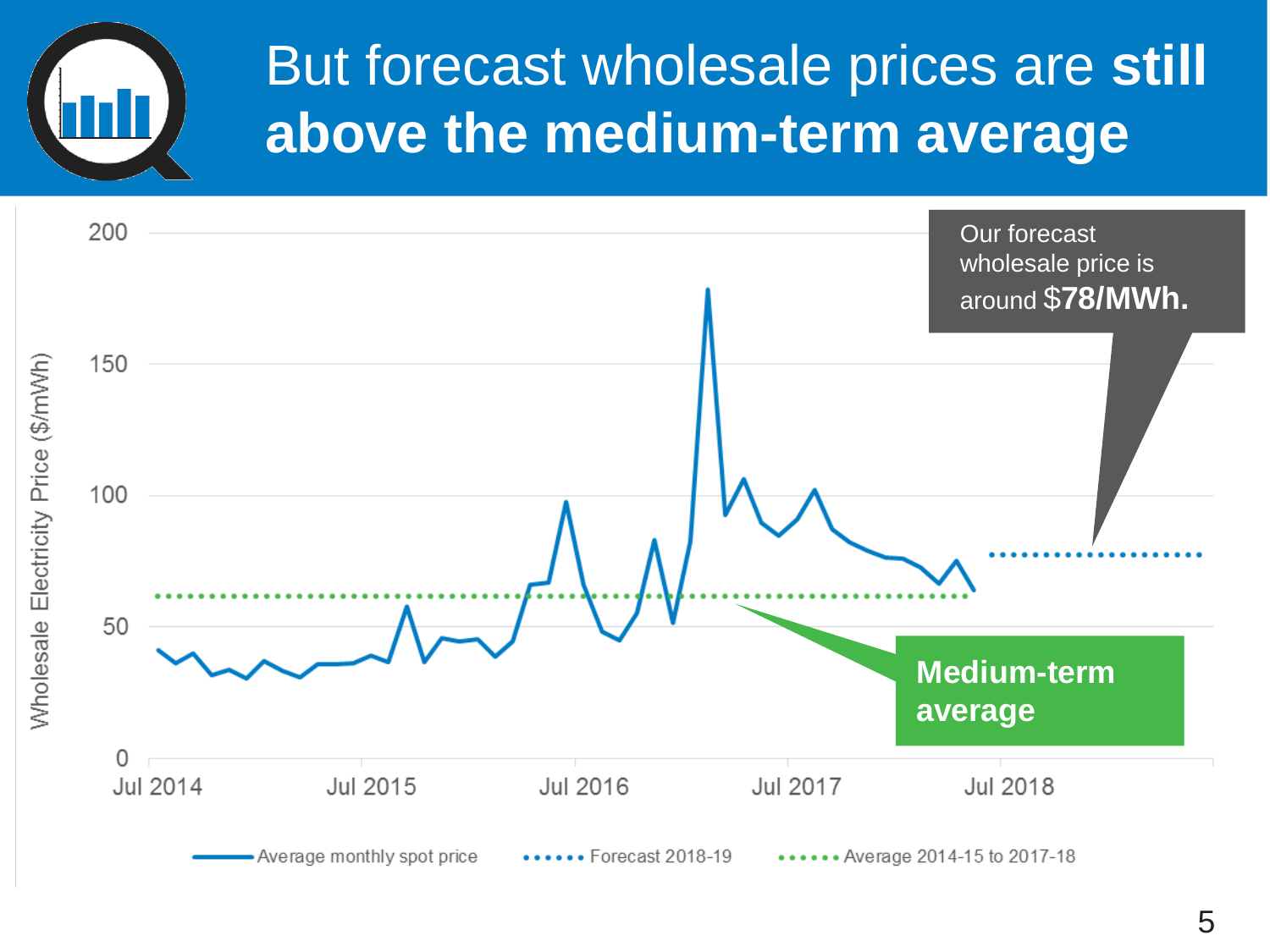

### The draft benchmark is **higher** than it was in **2015-16 and 2016-17**



 $\blacksquare$  Benchmark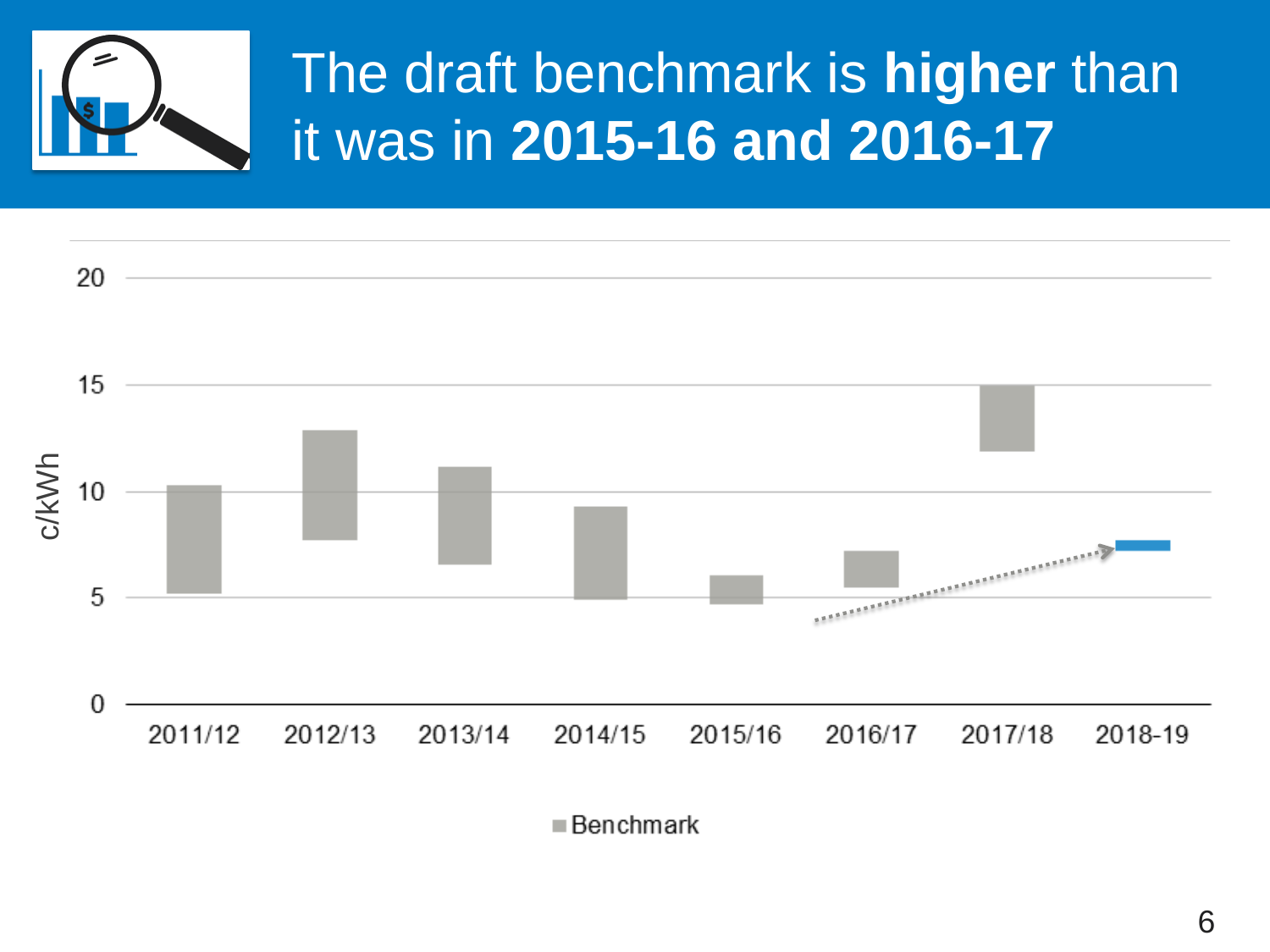

### The solar multiplier is a smaller **component of our draft benchmark for 2018-19**

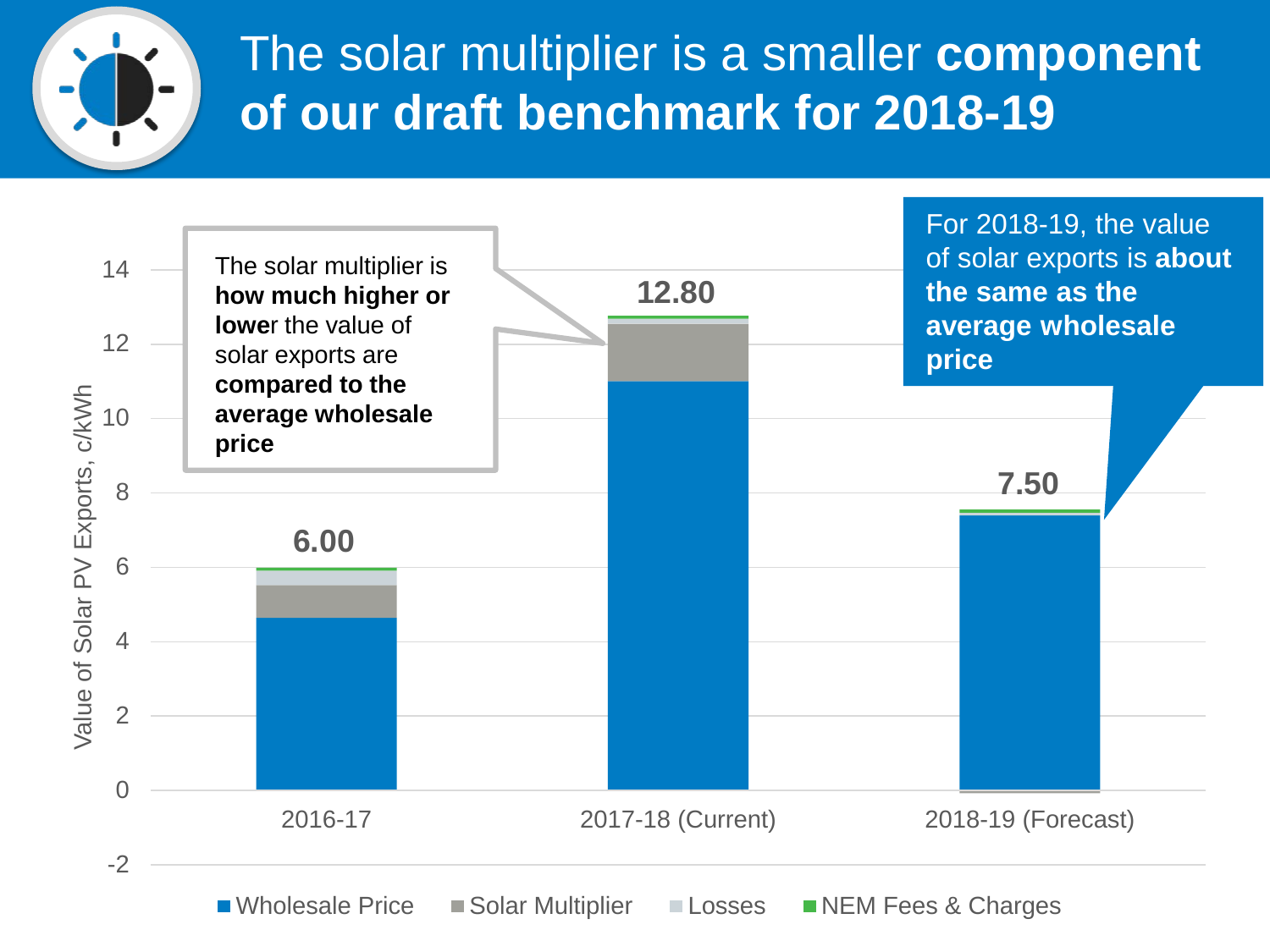

#### Wholesale prices are **relatively flat** for the **times that most solar is exported**

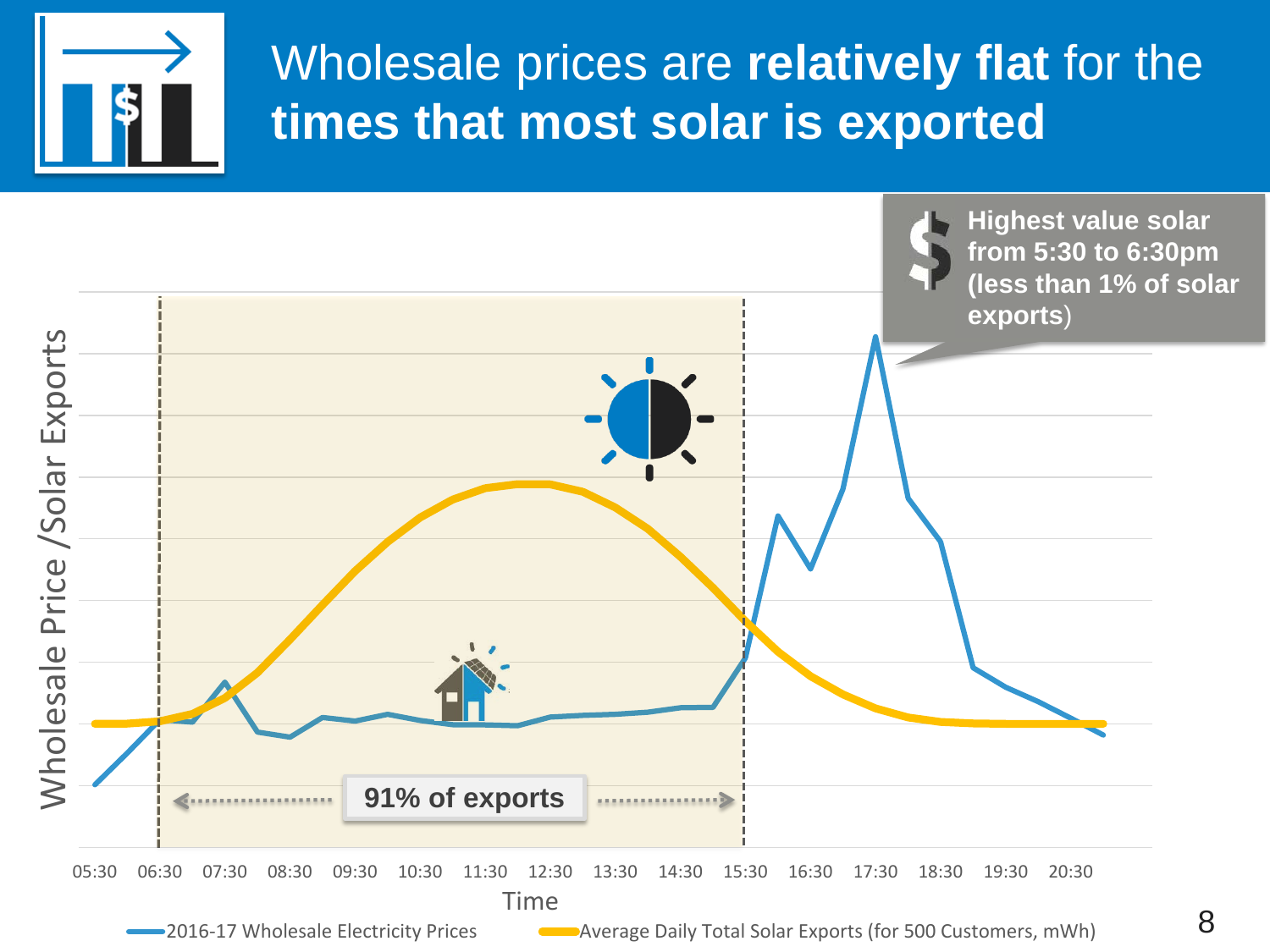

# Prices are **no longer spiking in the early afternoon**

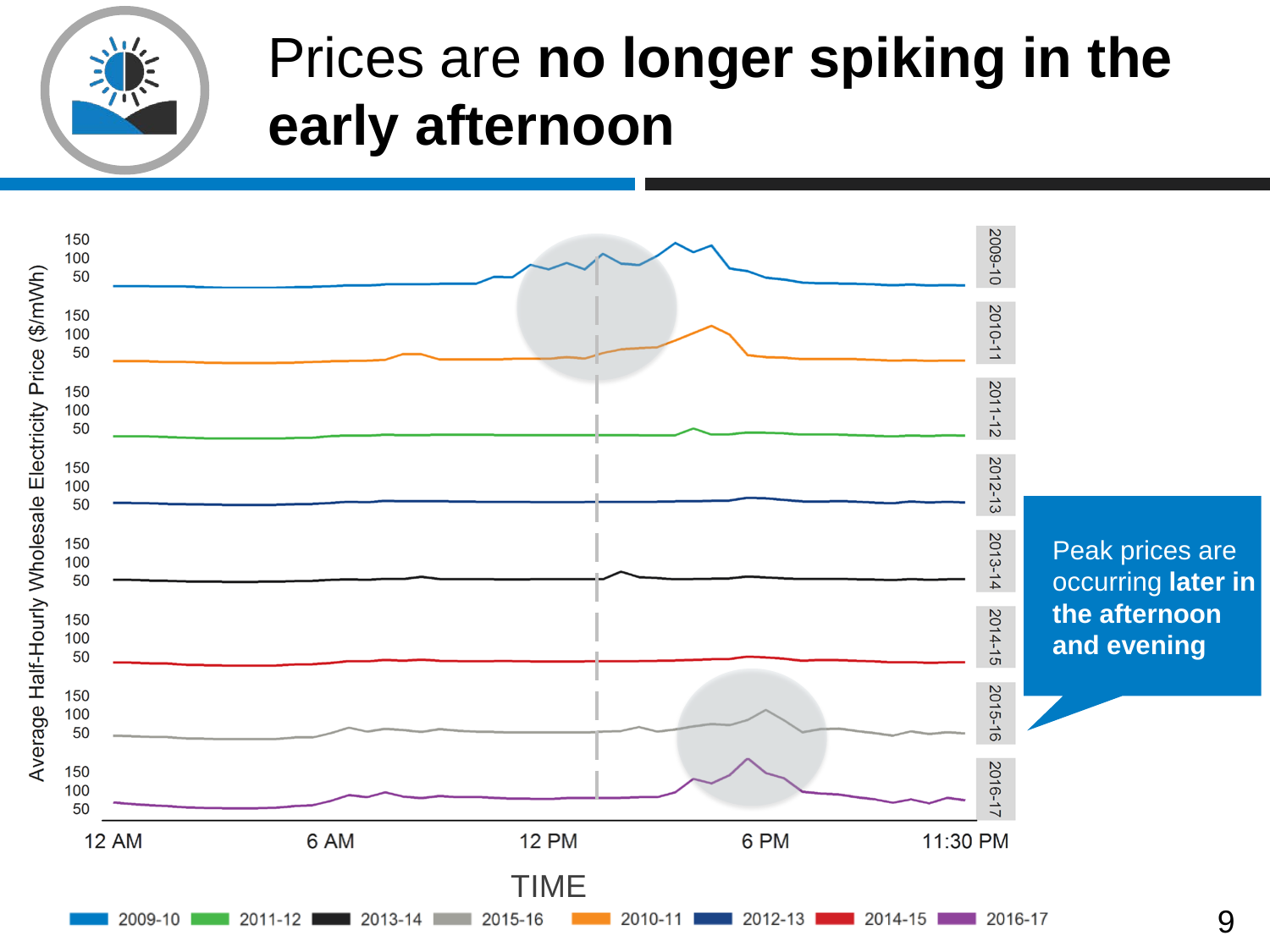

We have set **time-varying benchmarks** to provide information about the **value of exports throughout the day**

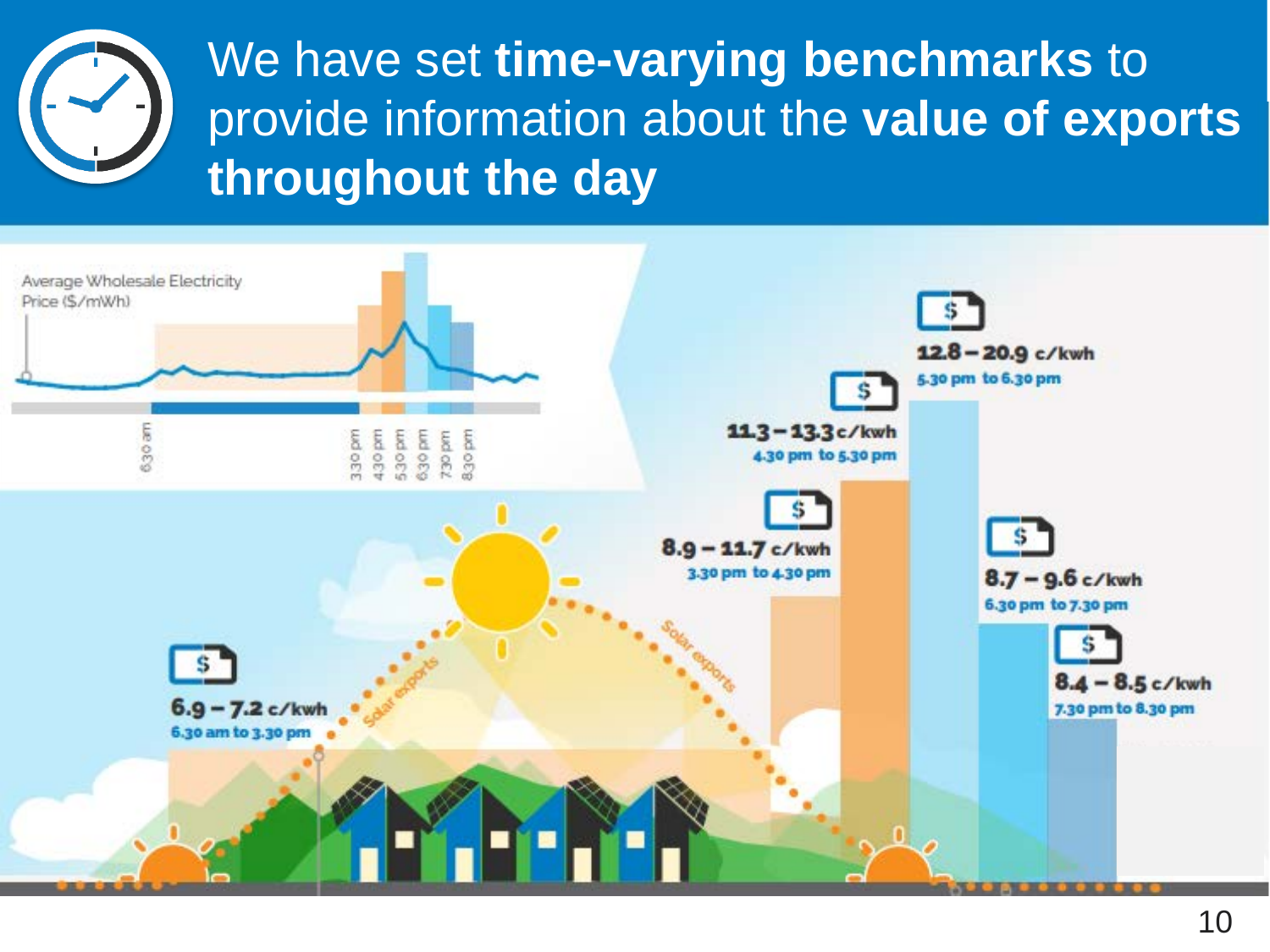

### A higher feed-in tariff would lead to **higher bills for all customers**

| <b>Feed-in Tariff</b><br>c/kWh | <b>Additional</b><br>cost to<br><b>retailers</b> | Increase in<br>annual<br>household bill |
|--------------------------------|--------------------------------------------------|-----------------------------------------|
| 15                             | \$58.6m                                          | \$22                                    |
| 25                             | \$136.8m                                         | \$50                                    |
| 30                             | \$175.9m                                         | 65                                      |

Higher feed-in tariffs would **increase costs for retailers**

All customers currently **pay around \$15 on average to subsidise the upfront cost of solar panels,** under the Government's Small Scale Renewable Energy Scheme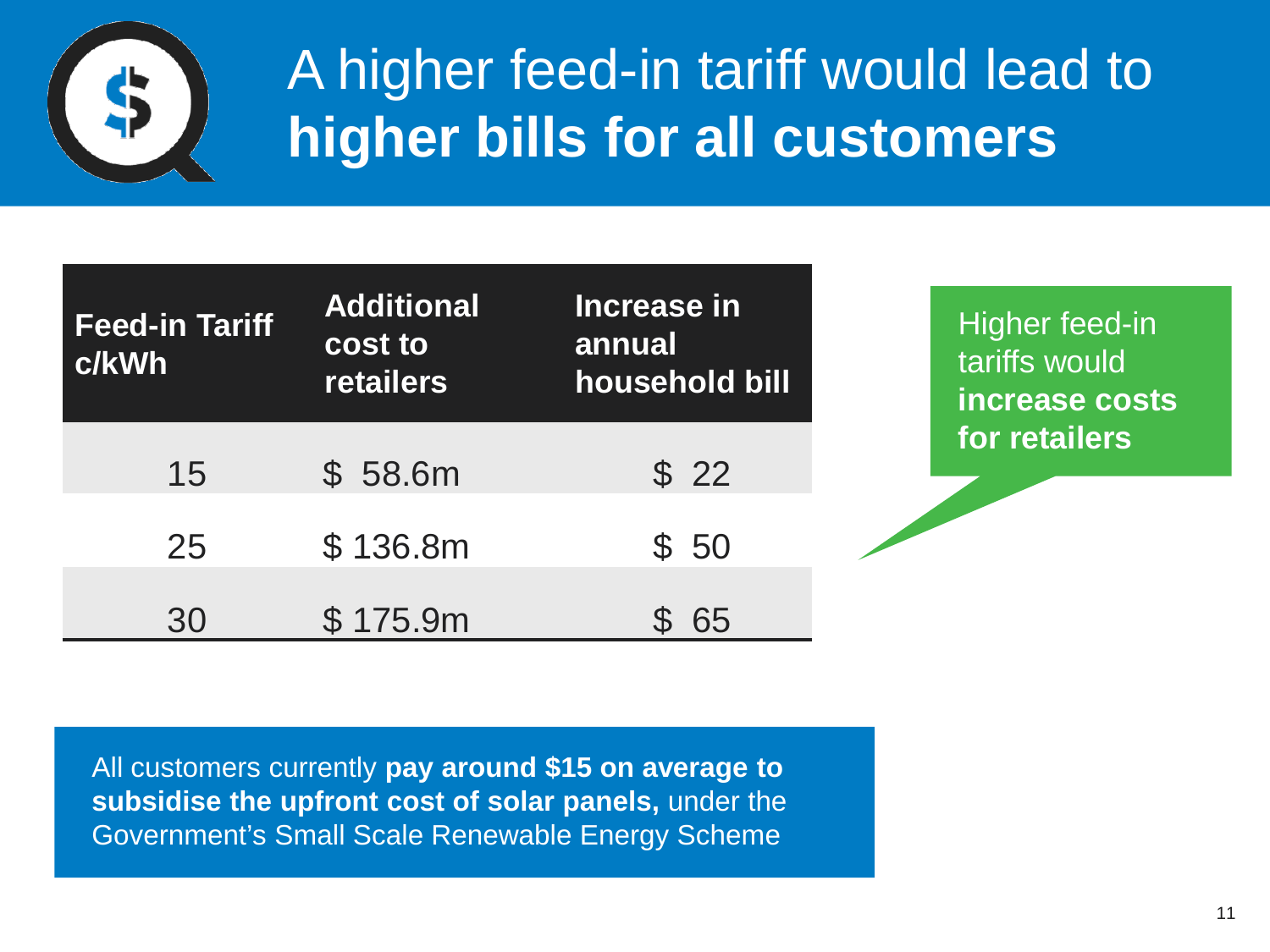

## A higher feed-in tariff **doesn't necessarily** mean a **lower bill**



We have found **no correlation**  between feed-in tariffs and higher or lower bills

**Usually, the retail price for the electricity you avoid buying (by using your own solar) is most important**